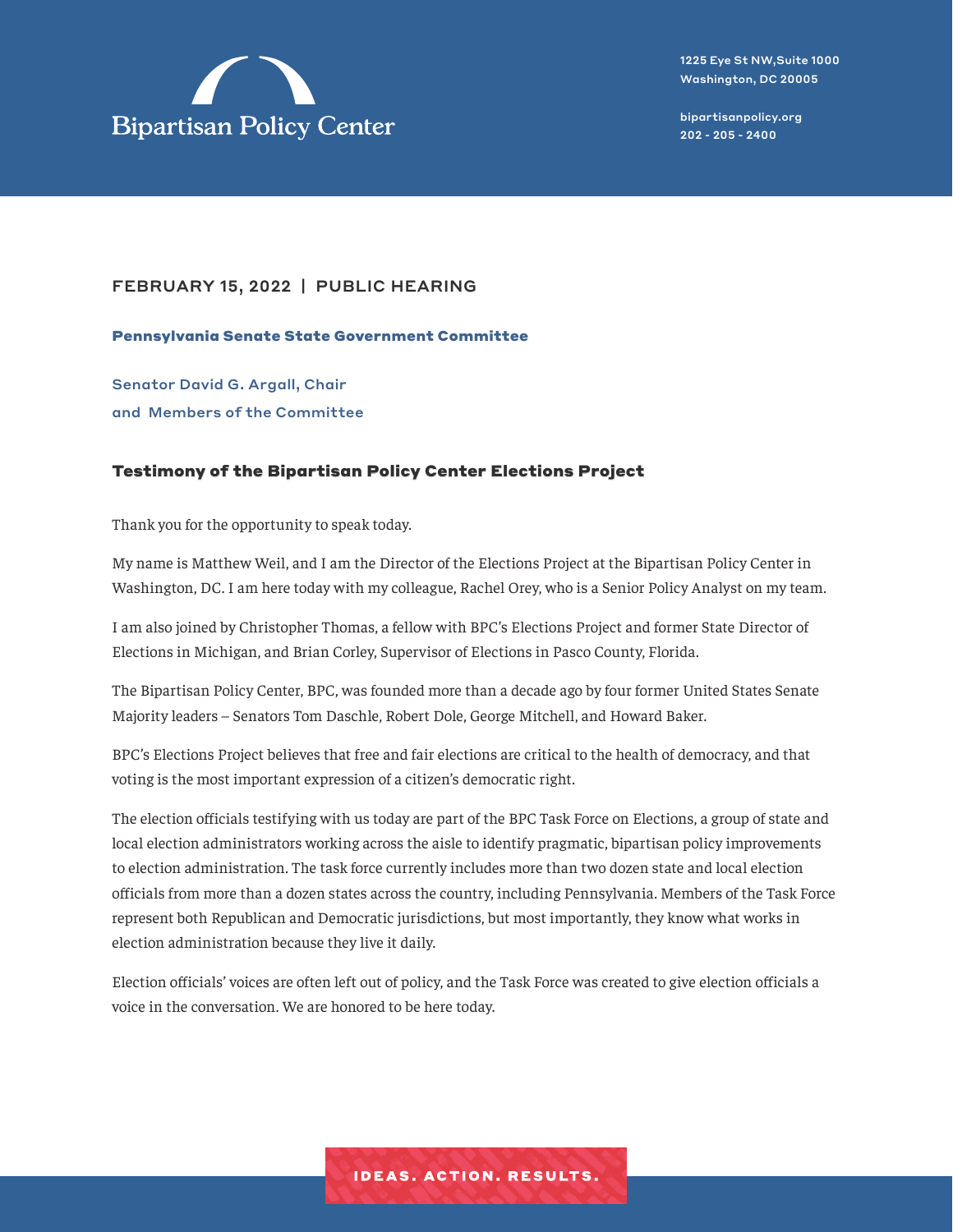

#### BACKGROUND

The process of updating the election code in Pennsylvania, as in most states, is arduous and challenging. The Senate Government Committee expressed a willingness to work across the aisle to improve and secure the voting experience for Pennsylvania voters.

There is an urgent need for this reform. To have a successful and trusted election in 2024, Pennsylvania must lay the groundwork for impactful election legislation as soon as possible.

In our analysis of the priorities for election reform in Pennsylvania, we have identified three principles that serve as a starting point for our policy recommendations: access, security, and resilience.

Good election policy advances access to the ballot and the security of the vote as coequal goals—not as competing incentives in a zero-sum game. Making that policy resilient to time and shifting political winds requires evidence-based decision-making and clear rules for how elections are run.

Each of these goals are critical to democracy, but they cannot be meaningfully achieved without bipartisan reform. One party should not overhaul election systems; despite examples of this occurring in states across the U.S., single party reform risks public trust in the democratic process. Accessible, secure, and resilient election policy transcends party affiliation, and we all benefit from a strong and functioning democracy.

This testimony draws on two primary sources. The first is a report of the BPC Task Force on Elections. Released in January of 2020, [Logical Election Policy](https://bipartisanpolicy.org/report/logical-election-policy/) was endorsed unanimously by the task force and issues a series of recommendations covering all aspects of election administration policy from voter registration to casting and counting the vote.

Additionally, we draw on the findings of the Senate Special Committee on Election Integrity and Reform. After months of careful analysis and information gathering with election officials from within and outside of Pennsylvania, the Special Committee issued a [report](https://pasenelectioncommittee.com/wp-content/uploads/sites/106/2021/06/election-integrity-report-final.pdf) detailing legislative reforms to build a more accessible, secure, and resilient election system. The Committee's recommendations represent the needs of voters and election administrators alike and balance the priorities of both Democratic and Republican leaders.

#### LEGISLATIVE PRIORITIES TO IMPROVE PENNSYLVANIA ELECTIONS

In consultation with our nationwide network of election officials, including in Pennsylvania, BPC has identified several legislative priorities the Committee should explore, with which BPC offers its assistance, to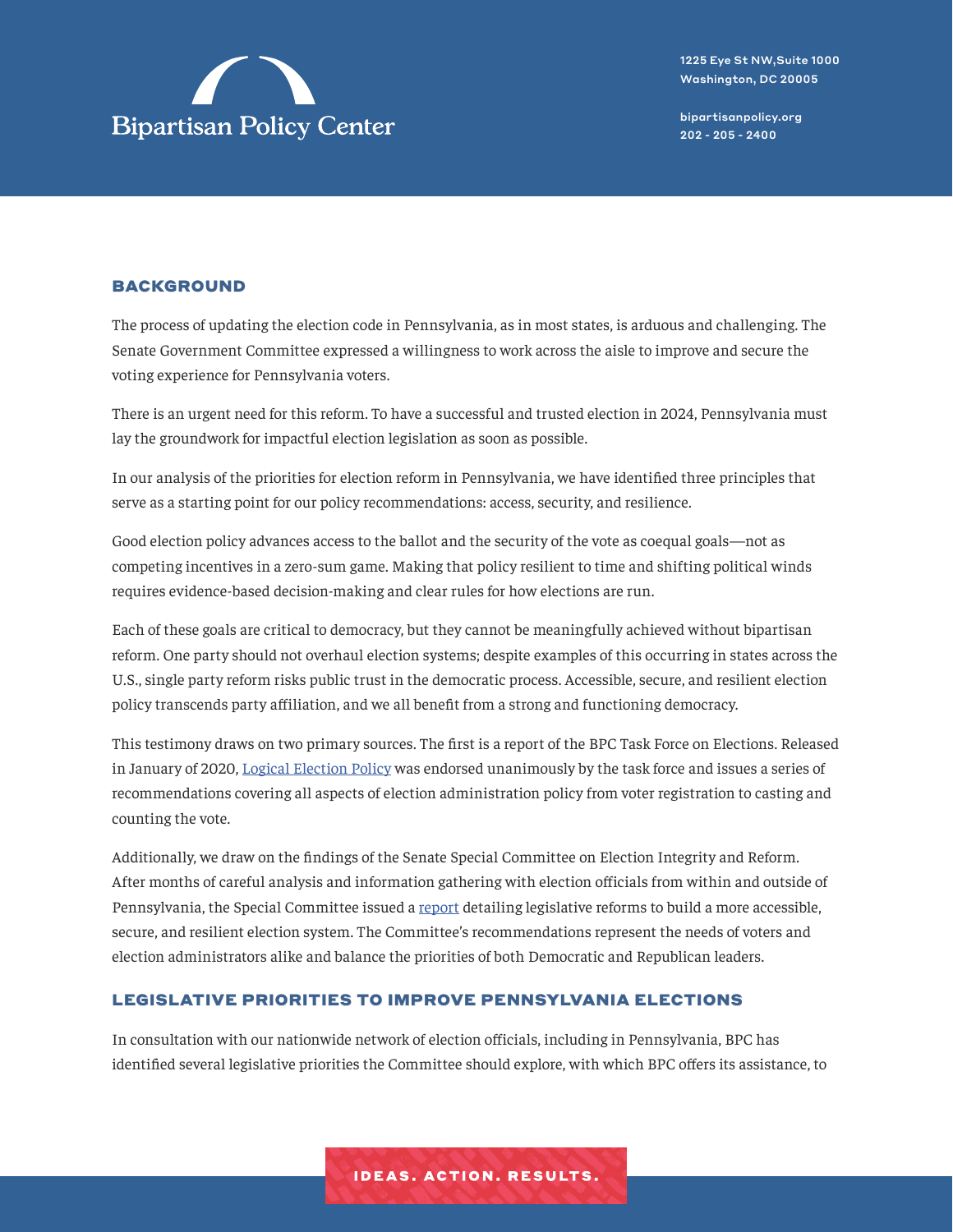

advance secure and accessible elections ahead of 2024. Those priorities include: pre-canvassing of mail ballots, enhancing the clarity and consistency of Pennsylvania election code, and increased election funding.

### PRE-CANVASSING OF BALLOTS

All eyes were on Pennsylvania in the days that followed the 2020 presidential election. As election officials across the commonwealth rushed to count the swarm of mail ballots that resulted from unprecedented absentee voter turnout amidst a global pandemic, citizens across the county and from across the political spectrum waited anxiously for the state to be called.

BPC has long warned that the period between the close of polls and the reporting of unofficial results is precarious for public trust. Extended periods are ripe for the spread of mis and disinformation, as we saw in 2020 when former President Trump declared he won the state long before sufficient results were in. This long window was not only predictable, but also avoidable. To securely improve the timeliness of results reporting and reduce strain on election offices in the days after the election, the Committee should consider legislation which allows pre-canvassing of mail ballots.

In its inaugural report [Logical Election Policy](https://bipartisanpolicy.org/report/logical-election-policy/), the BPC Task Force on Elections unanimously endorsed the recommendation that election administrators be permitted to process mail ballots beginning at least seven days before Election Day, but be prohibited from producing results.

Pre-canvassing improves how the flow of mail ballots is managed. It also allows more time to conduct identity verification of mail voters, including the curing of ballot envelopes on which there are fixable errors. Earlier processing also allows election officials to report unofficial tallies of mail ballots more quickly on Election Day.

Some legislators have expressed concern that pre-canvassing exposes the election system to security vulnerabilities, or would lead to election results being leaked before Election Day. Thankfully, there are extensive protections that can be put in place to secure voting materials and election results during precanvassing.

BPC considers processing of mail ballots to include the following: verifying voter eligibility on the outer envelope, curing eligibility issues, sorting the ballots by precinct, opening the ballots, and preparing the ballots to go through tabulators. Generally speaking, there are two types of pre-canvassing relating to ballot tabulation: one in which ballots may be tabulated but results not be accessible until after voting has concluded, and one in which ballots may be prepared for tabulation but not be tabulated until the close of polls.

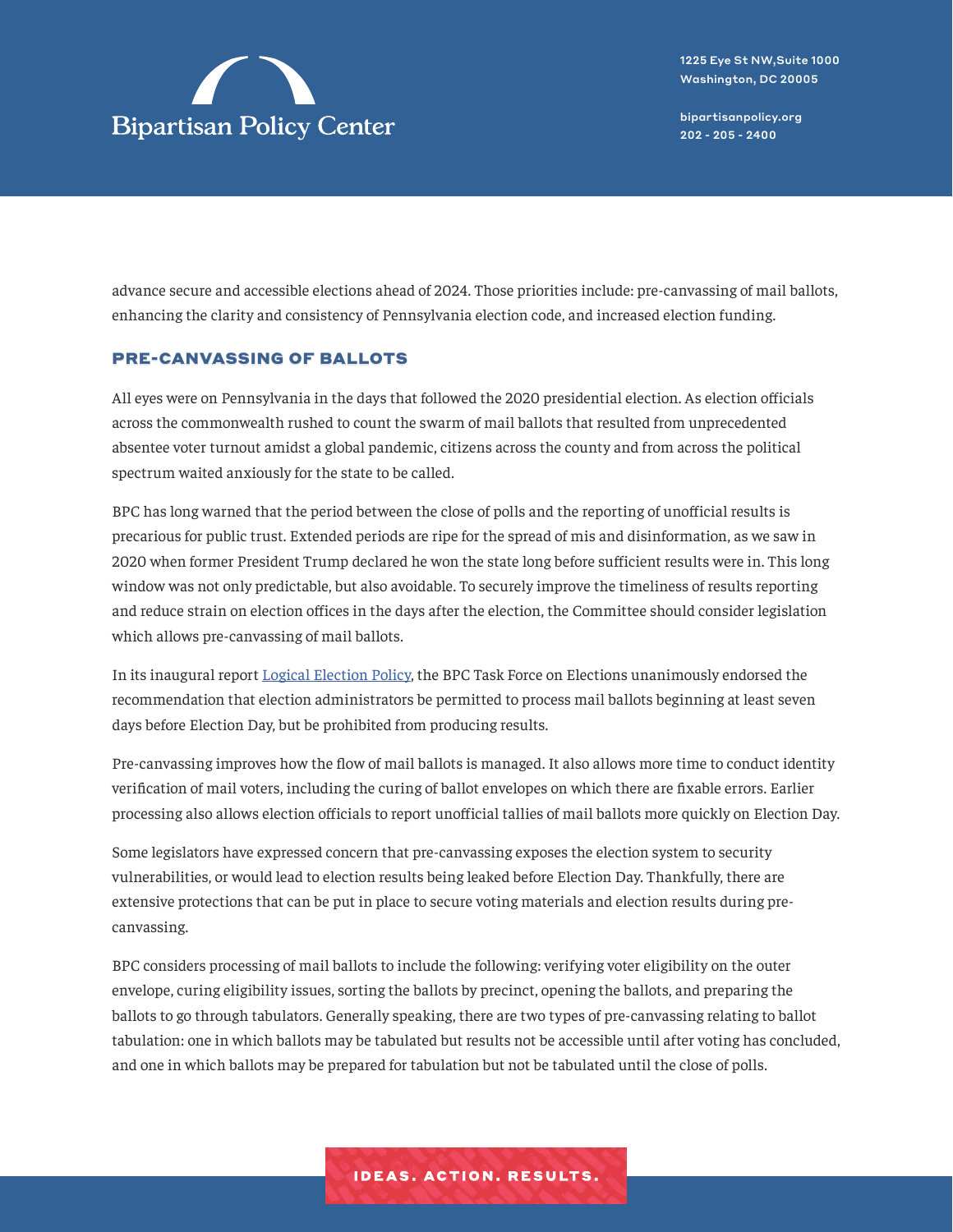

1225 Eye St NW,Suite 1000 Washington, DC 20005

[bipartisanpolicy.org](https://bipartisanpolicy.org/) 202 - 205 - 2400

In both scenarios, election officials and voters get to reap the benefits of faster results reporting after the close of polls. In states that allow tabulation during pre-canvassing, computer algorithms restrict the sharing of vote counts prior to a certain date and time, thereby ensuring that even election officials conducting tabulation cannot see vote totals preemptively. Should Pennsylvania choose not to allow tabulation during pre-processing, simply allowing election officials to prepare mail ballots for tabulation (the most time- and resource-intensive part of mail ballot processing) would improve the efficiency and speed of final vote tabulation.

The Task Force has recommended that states permit election administrators to pre-canvass ballots for at least seven days before an election. BPC stands by this recommendation, but endorses the [recommendation](https://pasenelectioncommittee.com/wp-content/uploads/sites/106/2021/06/election-integrity-report-final.pdf) made by the Senate Special Committee on Election Integrity and Reform for the purposes of this testimony. BPC recommends that the Committee consider legislation which allows election officials at least three days of pre-canvassing. This move alone would drastically improve the administration of Pennsylvania elections by improving the flow of mail ballots, shortening the results reporting timeline, reducing strain on election offices, and strengthening the ballot curing process by giving election officials and voters more time to identify and address ballot eligibility issues.

### ELECTION LAW CLARITY, CONSISTENCY, AND APPLICABILITY

Dating back to 1937, Pennsylvania's election code is sprawling, complicated, and often outdated. Without clarity from the state, counties are often left to their own interpretations of how crucial policies are to be implemented, such as how to conduct audits and what factors make a mail ballot ineligible to be counted. Not only can discrepancies between counties threaten the integrity of the election, but the lack of clarity in state code also sets the scene for extensive judicial intervention. Far too often, Pennsylvania's election procedures are determined by the courts—not the elected representatives of the state legislature. Bipartisan action from the Senate State Government Committee is needed to build a secure election system that voters trust.

The Committee should conduct a comprehensive analysis of Pennsylvania election code to identify outdated or contradictory requirements. As a starting point for reform, BPC has identified the following areas in need of clarification: if and when ballot curing may occur and how audits are conducted.

### IF, WHEN, AND HOW BALLOT CURING MAY OCCUR

A combination of unclear statutes, last-minute guidance, and inconsistent implementation made ballot curing a point of contention in the aftermath of the 2020 election. On the night before the Election Day,

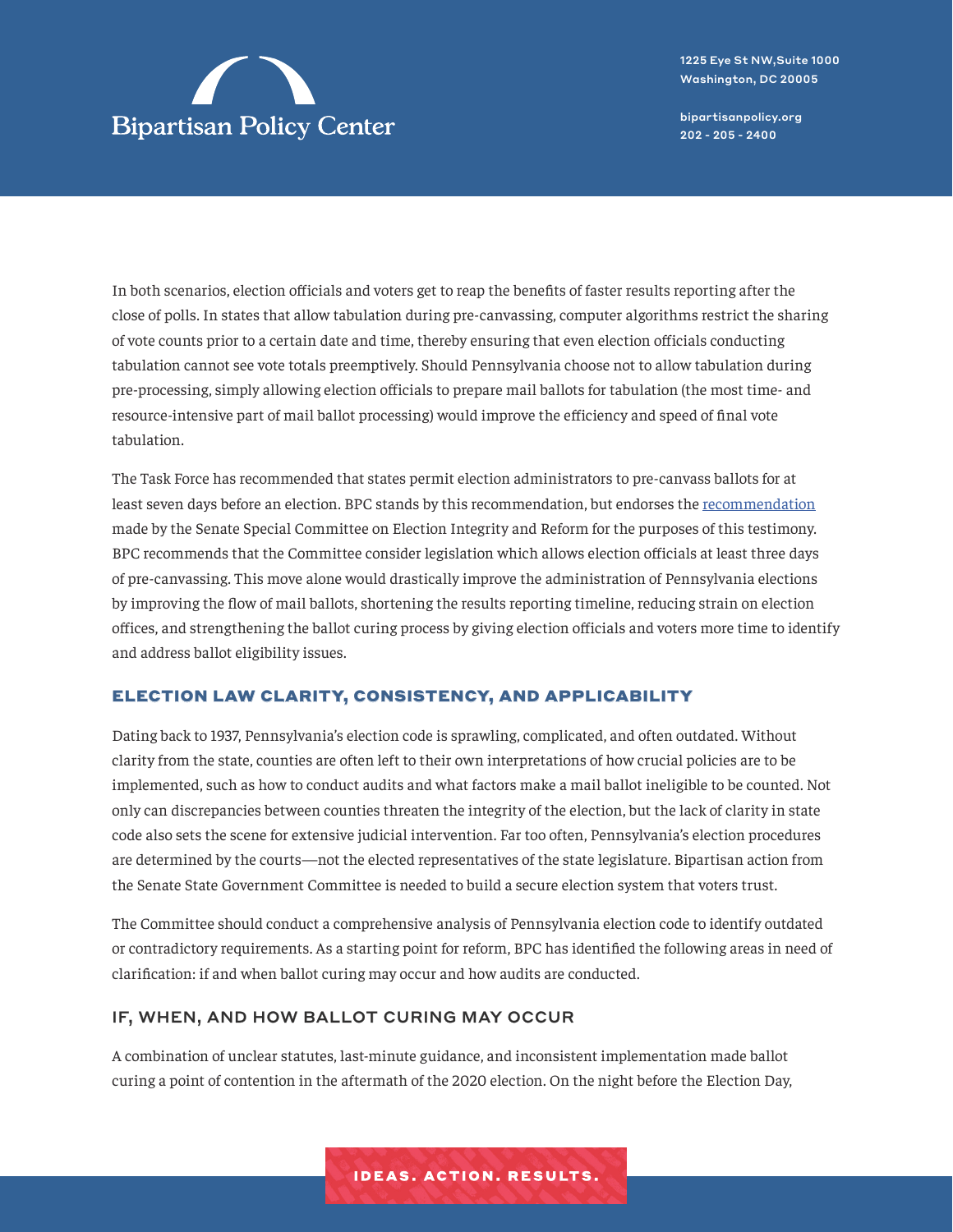

1225 Eye St NW,Suite 1000 Washington, DC 20005

[bipartisanpolicy.org](https://bipartisanpolicy.org/) 202 - 205 - 2400

the Department of State issued guidance to county election officials advising them to identify the voters whose ballots have been rejected in the state's ballot tracking system. Ideally, that would mean that when pre-canvassing began on the following morning voters would be able to check if their ballot was rejected and, if rejected, submit a provisional ballot. The result was [far more convoluted.](https://www.factcheck.org/2020/11/ballot-curing-in-pennsylvania/) Some counties followed the Department's guidance, others had already begun curing ballot envelopes weeks before, and others offered no curing options at all. The resulting patchwork of curing options placed disproportionate and unfair burdens on some voters simply because of the county they resided in—some of whom did not receive the option to submit a valid ballot due to an innocent mistake on their original ballot envelope.

Because of Pennsylvania's balance of power between the state and county governments, election officials often are not required to follow guidance from the Department of State pertaining to elections. As such, the legislature must act to remediate the clear deficiencies in Pennsylvania's ballot curing provisions. The BPC Task Force on Elections [urges](https://bipartisanpolicy.org/report/logical-election-policy/) all states to allow sufficient time for voters to cure eligibility deficiencies in mail ballots, even if this period extends beyond Election Day. To facilitate smoother ballot curing, the Task Force also recommends that election officials be encouraged to collect additional points of contact from voters throughout the registration and voting process.

### HOW AUDITS ARE CONDUCTED

Over the last two years, audits have transformed from a behind-the-scenes integrity measure to a flashpoint in the national debate. Any discrepancies between counties in how their audits are conducted could result in the spread of misinformation about and distrust of Pennsylvania's elections. Current state guidance on the conduct of audits is insufficient to ward off these threats, and additional clarity from the state is needed.

Election officials in the commonwealth have reported to BPC that rules about how audits should be conducted are unclear, specifically regarding whether selected ballots should be rescanned or hand counted. Audits must be consistently implemented to make definitive conclusions about the integrity of elections statewide.

To both bolster election security and shore up the reputation of Pennsylvania's elections, the Committee should explore ways to improve and make consistent the implementation of audits across the commonwealth.

Ballot curing and audits are two examples in a long list of policies and procedures that need clarification; the Senate Special Committee on Election Integrity and Reform detailed some of these additional areas in their [final report](https://pasenelectioncommittee.com/wp-content/uploads/sites/106/2021/06/election-integrity-report-final.pdf).

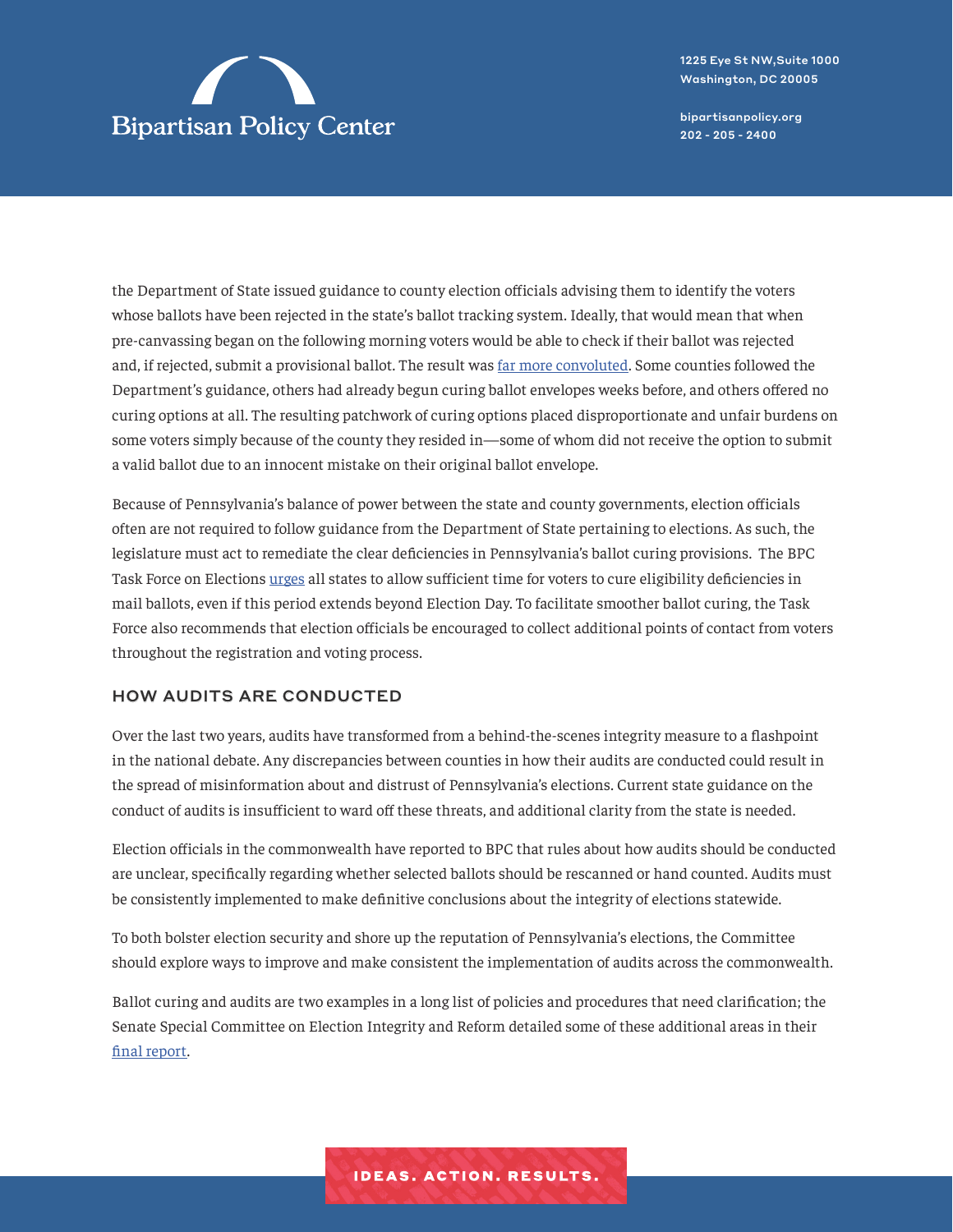

Election officials have made resoundingly clear that the one thing they need to do their jobs is clarity. Pennsylvania's election code is notably lacking when it comes to providing election officials the guidance they need to fully carry out their obligations. Reforming the commonwealth's election code should be a top priority of the Senate State Government Committee in the lead up to 2024.

I will now pass it to my colleague Rachel Orey, Senior Policy Analyst for BPC Elections, to discuss the need for strengthened election funding in Pennsylvania.

#### ELECTION FUNDING

Thank you, Matt. And thank you to the Committee for having us here today. Resource scarcity in election administration is a problem nationwide. Spending per voter varies dramatically by state and by county, and Pennsylvania is no exception.

With the recommendations that Pennsylvania pre-canvass mail ballots and clarify existing election law comes the need to bolster support for the implementation of and adherence to election policies.

As elections become increasingly complex with the expansion of new technologies and adoption of convenience voting methods, counties need additional resources to be able to run safe and secure elections for all Pennsylvanians.

Resources to hire more staff, purchase modern technology like ballot scanners, tabulators, and accessible voting machines, improve training and support for staff, and hire poll-workers are a few examples of how additional funds may be spent. Reliable and consistent funding could also improve voter outreach efforts, accessibility measures, and language access. Increasing demand for early and mail voting options also underscores the need for increased funding. Early and mail voting options require additional staffing, storage, supplies, and space, which many counties in Pennsylvania do not have enough resources to fund.

Pennsylvania's counties have vastly different needs: Philadelphia County, with 1.6 million people, has roughly 320 times more people than Cameron County, with a population under 5,000. Historically, states have vouched for a simple per-voter formula to determine how many resources counties should receive. This approach is insufficient to address the different needs of Pennsylvania's counties and rectify decades of underfunding.

In larger counties, it is untenable to hand-sort every ballot. Instead, modern technology allows for ballot sorting machines to organize and sort ballots. Ballot sorting machines have a high upfront cost but make a world of difference for larger counties. Investments in this kind of technology streamline ballot processing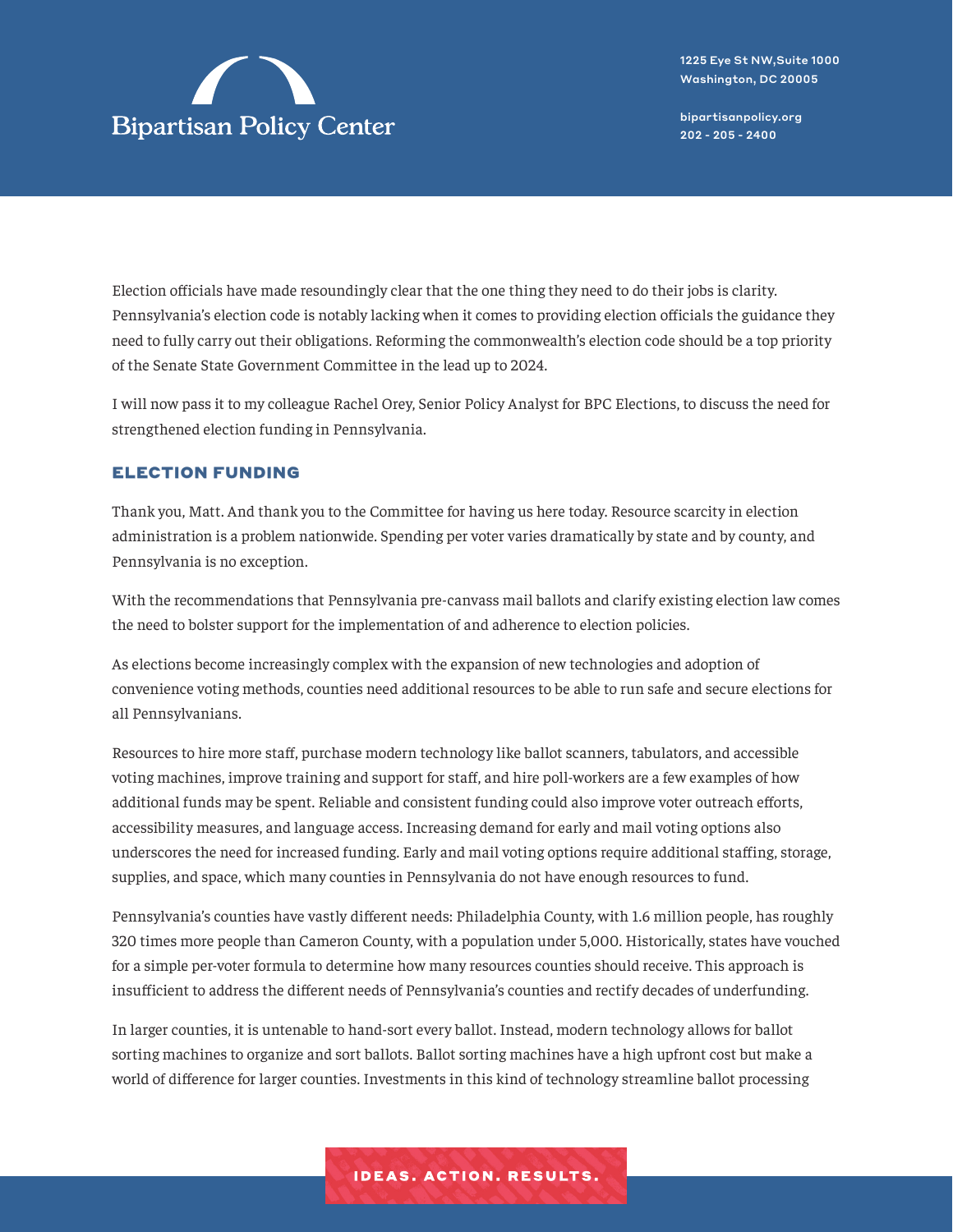

1225 Eye St NW,Suite 1000 Washington, DC 20005

[bipartisanpolicy.org](https://bipartisanpolicy.org/) 202 - 205 - 2400

by reducing the time it takes to process ballots, the number of staff involved, and the propensity for human error when otherwise processing hundreds of thousands of ballots by hand. Additionally, some ballot sorting machines can discern whether or not a ballot has a secrecy envelope before it is even opened; if lacking a secrecy envelope is considered grounds for ballot dismissal, identifying the missing envelope early gives election officials more time to notify the voter of the mistake and ensure the voter is still able to cast their vote.

By contrast, smaller counties with only a few thousand voters may not need to invest in extensive machinery to process ballots. However, they still need sufficient resources to bring on staff to verify and tabulate mail ballots and run in-person voting. Smaller counties might have higher per-voter costs in staff, costs which tend to remain more stable over time. In contrast, larger counties might need to allocate more of their budget towards new technology with high upfront cost that result in savings down the road. As such, the Committee should work with county election officials to explore a more nuanced funding system that looks beyond pervoter costs and towards the full life cycle of election infrastructure investments.

Recently, the Pennsylvania House of Representatives passed [House Bill 2044](https://www.legis.state.pa.us/cfdocs/billInfo/billInfo.cfm?sYear=2021&sInd=0&body=H&type=B&bn=2044) and referred it to this committee. The bill would ban county election officials from accepting third party election grants from private entities. BPC agrees with the premise of this bill that elections are a wholly governmental function and should be funded accordingly. However, we cannot ignore the vital resource gap filled by private funding in 2020; if Pennsylvania does away with third party support, it must be prepared to step in and fully fund the state's election system.

#### PREPARING FOR 2024

All Americans must feel confident that the voting process is fair, accessible, and secure. As members of the Senate State Government Committee, you can create true, bipartisan election reform by prioritizing precanvassing of ballots, clarifying election law through consistent and applicable standards for mail voting audits, and increasing election funding.

Timeliness is of the utmost importance. For election reform to be impactful, it should be implemented far enough before an election that election officials have time to implement changes to the voting process. The Special Committee noted this in their [final report](https://pasenelectioncommittee.com/wp-content/uploads/sites/106/2021/06/election-integrity-report-final.pdf), stating that "the department must issue guidance as far in advance as possible to avoid the confusion of having to implement new practices immediately prior to an election."

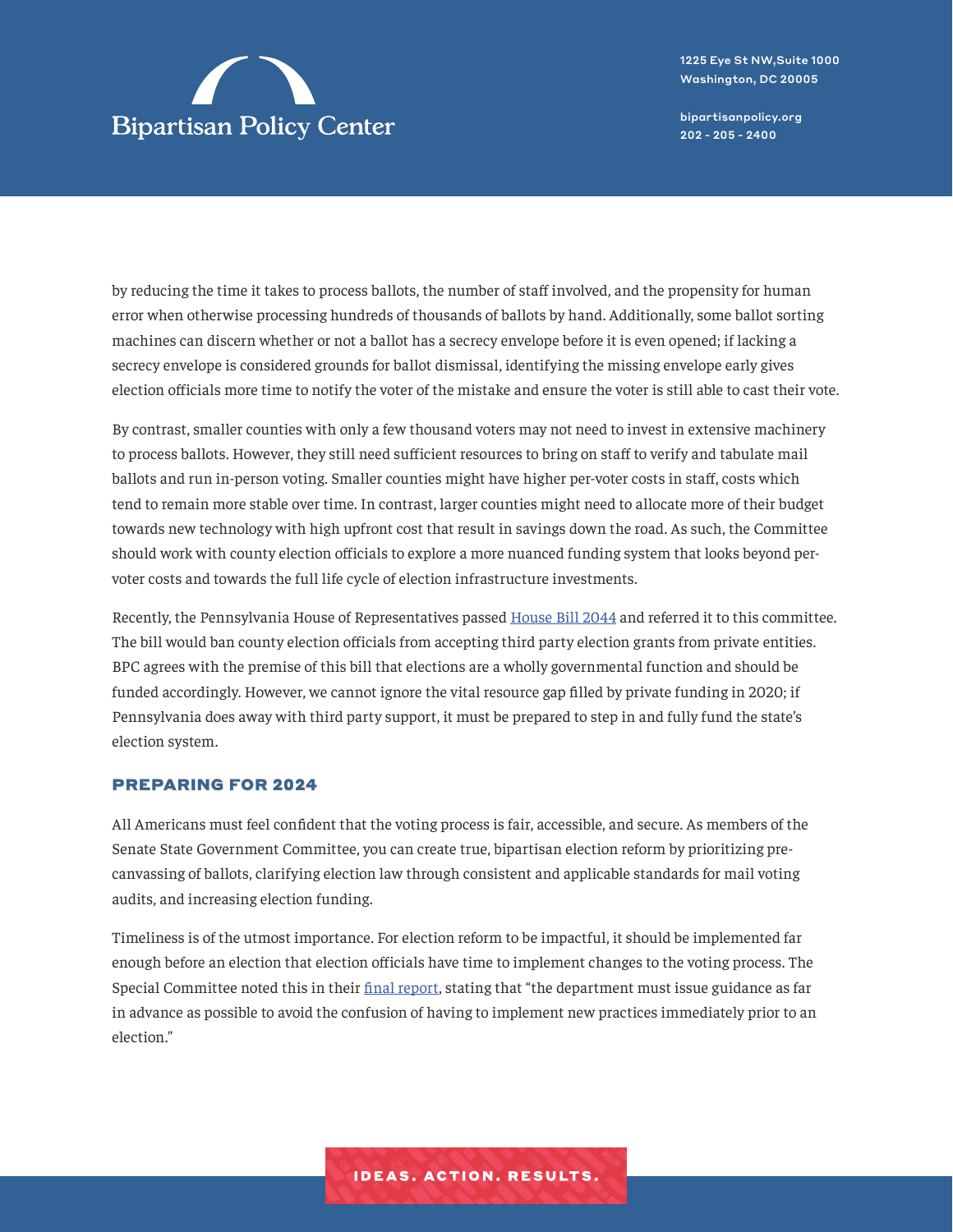

The Bipartisan Policy Center's April 2021 report, [Improving the Voting Experience](https://bipartisanpolicy.org/report/voting-experience-2020/), recommends that states should implement policy and administrative changes to elections no later than 90-days before an election, and ideally more than six months before. This recommendation was endorsed unanimously by our bipartisan task force of election officials.

The next nine months provide ample time to prioritize reforms such as pre-canvassing of ballots and election funding, both reforms that would drastically improve the performance of the 2022 midterm elections. The Committee should also start laying the groundwork now for a more comprehensive assessment and reform of Pennsylvania's election code in the 2023 legislative session. The Bipartisan Policy Center stands at the ready to assist the Committee in convening stakeholders from across the aisle to meaningfully improve the voting experience.

Thank you for allowing us to speak to you today. I will now turn it over Christopher Thomas, a fellow of the Elections project at BPC and former State Director of Elections in Michigan. He will be followed by Brian Corley, Supervisor of Elections in Pasco County, Florida.

*Sincerely,*

MATT WEIL

Director, Elections Project Bipartisan Policy Center

RACHEL OREY

Senior Policy Analyst, Elections Project Bipartisan Policy Center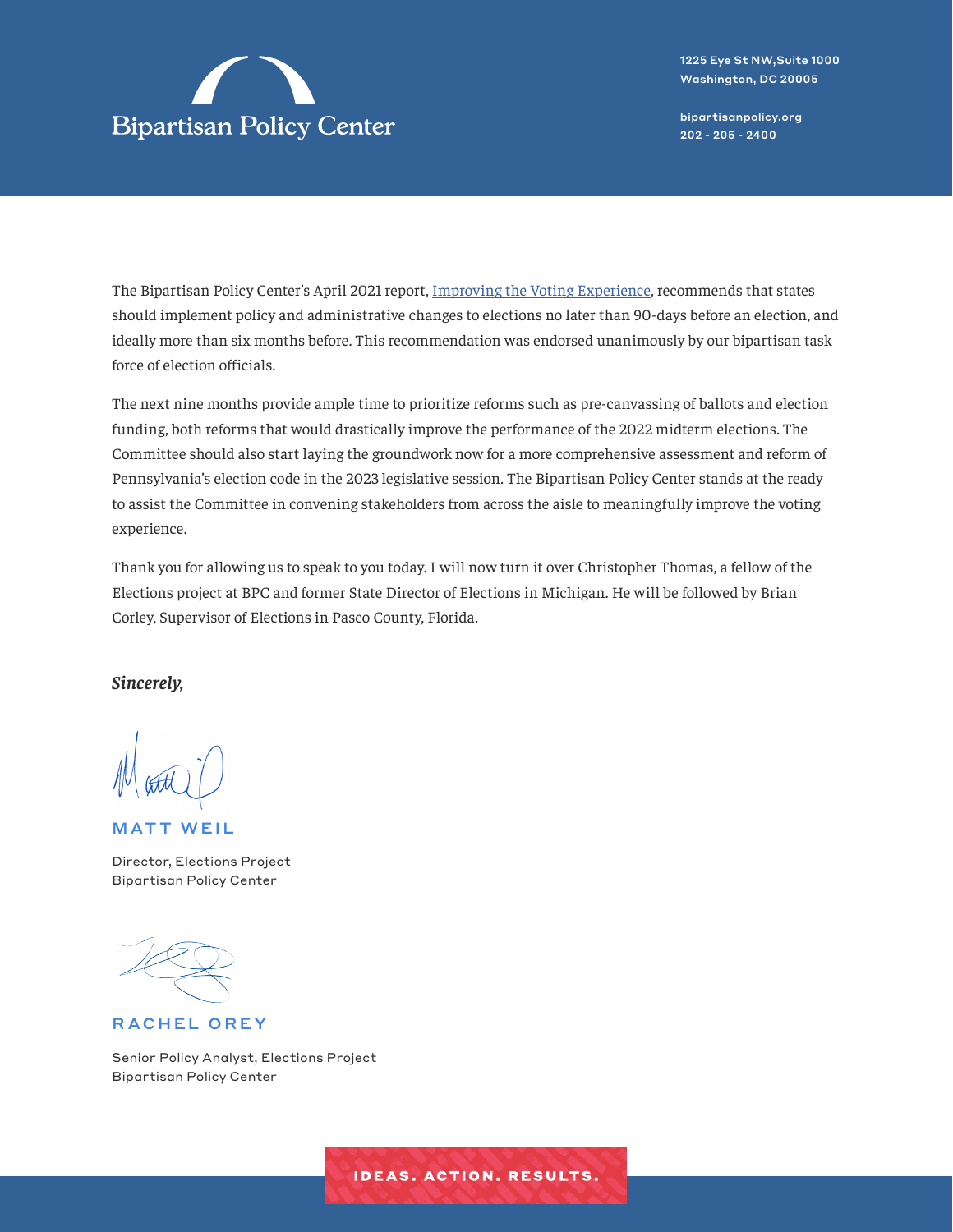# **Testimony of Christopher Thomas, Fellow at the Bipartisan Policy Center before the Pennsylvania Senate State Government Committee on February 15, 2022 at 1 p.m.**

Good afternoon to the Chair and members of the State Government Committee. Thank you for the opportunity to present testimony on election administration issues.

As noted, I served as Michigan's state election director for 36 years during my 40-year tenure with Michigan Department of State. I worked for a Democratic Secretary of State for 17 years and three Republican Secretaries of State for 23 years.

In addition, during the 2020 November general election, I served as a senior advisor to Janice Winfrey, Detroit City Clerk. In that capacity I was part of the management team at the TCF Center processing and tabulating more than 174,000 absent voter ballots.

Michigan and Pennsylvania shared fortuitous pre-pandemic enactments of no-excuse mail voting for all electors. Ours was by voter initiated constitutional amendment; yours by well crafted legislation. Public Acts 77 and 22 have all the necessary components for secure and accessible elections, which was demonstrated in 2020. However, like all new, major enactments the first series of elections reveal the need for necessary adjustments. The pandemic canceled any plans for easing into these new provisions by providing the ultimate stress test of the abilities of state and county election officials and voters to manage the voting changes.

**Binding election law instruction:** Michigan has 1,600 county, city and township election officials conducting elections. A primary role of the secretary of State is to ensure uniformity in the conduct of election. Without state source to issue legally enforceable instructions, uniformity would suffer as various communities set their own rules. PA places authority in the county election boards to establish rules and regulations. Unfortunately, the courts end up making the hard calls. Rulemaking by the Secretary of State would provide an avenue for input from county election officials and the public. Also, in the midst of an election, a state process for addressing legal issues, in consultation with county officials, would benefit clarity, uniformity and judicial economy.

**Signature verification:** This is essential to both the acceptance and rejection of ballots. Pennsylvania has "belts and suspenders" by also requiring driver license numbers or last four digits of social security numbers. The challenge is how to apply both verifications. There are issues with both forms of verification, such as signature changing over time or verification numbers have transposed digits. This challenge call for laws that set the standard of review and then uniform guidance on how to perform the verifications. In Michigan, a ballot may be rejected if the signature does not sufficiently agree with signature on record. The standard does not impose an exact match, taking into account some variation in signatures. Out of 3.3 million mail ballots cast in November 2020, only 1,386 were rejected based on signature comparison. With the annual request for mail ballots, PA election officials have time to closely review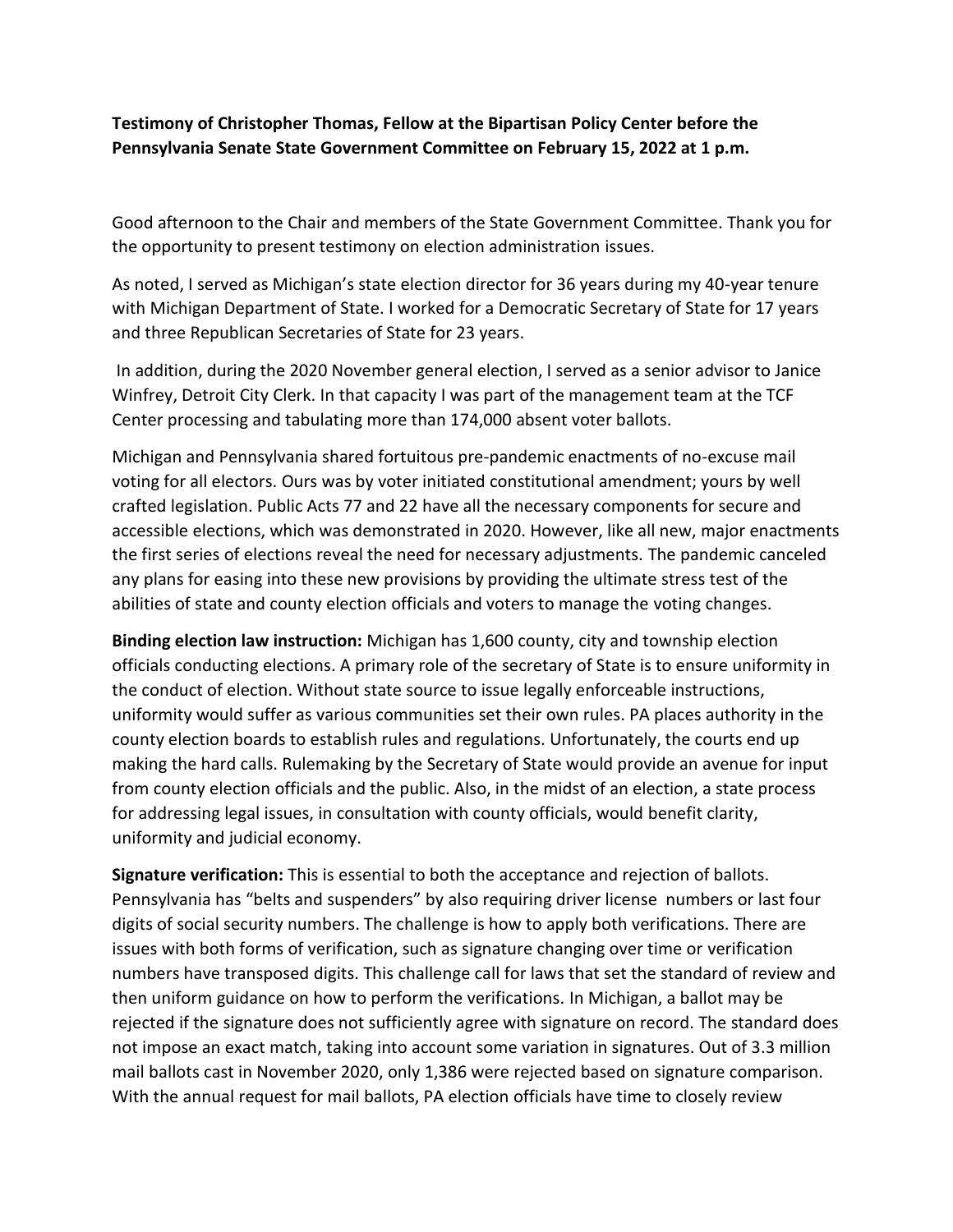signatures, and those accepted should become another retained, valid signature for comparison purposes. Finally, Michigan's registration file contains the driver license or state ID signatures for most voters.

**Curing via email and text:** As election day approaches the viability of contacting voters by first class mail quickly diminishes, making curing opportunities empty gestures. Many voters are reluctant to disclose their email addresses and phone numbers that will then be publicly available for political and commercial purposes. These communication avenues should be exempt from disclosure under public records law.

**Pre-canvassing before election day:** From the testimony on record, this topic wins the popularity contest. The Michigan legislature on October 6<sup>th</sup> before the November 2020 election provided election officials with 10 hours of pre-processing on Monday prior to the election. The ballots could be checked into the poll book, the return envelopes opened, and the ballot number printed on the ballot stub verified against the ballot number in the poll book. That was it. Signatures are verified by municipal clerk staff as they received; this is not done on election day. As the Bipartisan Policy Center Task Force recommends, seven days are desired, but if three days are what is offered, election officials should take it. More important is what is done during the pre-canvassing. For security and efficiency, ballots should be scanned and then secured. Merely opening ballots and unfolding them is neither efficient nor the more secure process.

**Naked ballots:** Ballots returned without a secrecy envelope or sleeve are counted in Michigan. Voters should not be penalized for this error as it is not evidence of fraud. If managed properly, the ballot will not reveal votes connected to a particular voter as it is inserted into a secrecy sleeve by an election worker.

**Mandatory training:** The franchise is dependent on the execution of laws and procedures designed to enhance and protect it. The Secretary of the Commonwealth should be authorized by law to require certification of all new county election officials and promulgated training curriculums for county election staff and poll workers. County Boards of Election will conduct the training as they currently do but with the state curriculum as part of the training.

Thank you for the opportunity to testify before this committee.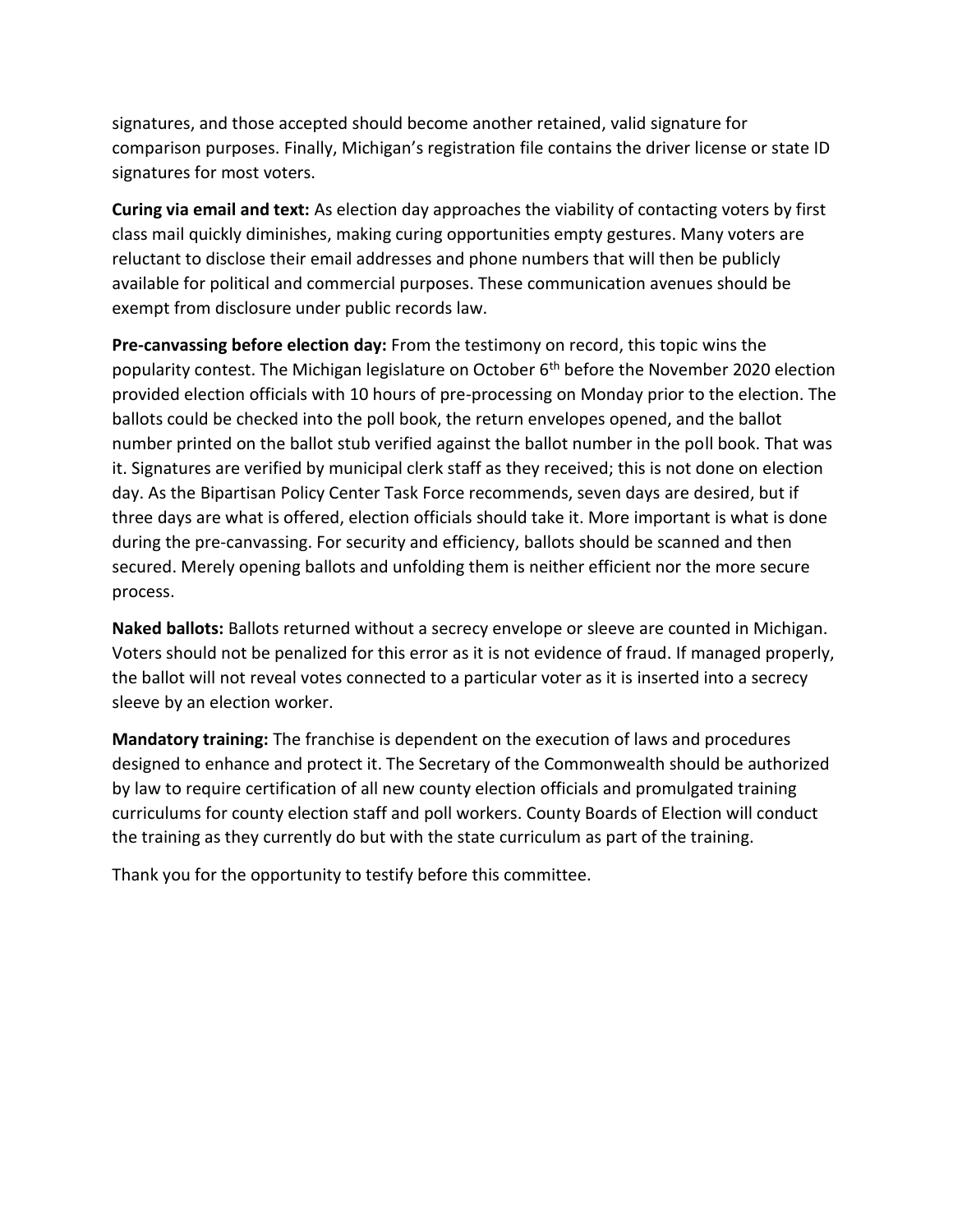### **Testimony of Brian Corley, MPA**

#### **Supervisor of Elections, Pasco County, Florida**

Pennsylvania State Senate State Government Committee February 15, 2022, 1:00 P.M. Pennsylvania State Capitol

It is an honor to be with you today to share some perspective on Florida's election model. I'd like to begin with a brief overview of how Florida elections are structured with a focus on how we balance the three-legged stool of voter turnout—Election Day, In-Person Early Voting and Vote-By-Mail (aka Absentee Voting)—followed by voter verification and list maintenance best practices.

Florida's Supervisors of Elections, much like our counterparts in Pennsylvania and nationwide, are comprised of consummate professionals with different genders, races, and political affiliations who are focused on serving voters and running stellar elections. We are professionally non-partisan and politically agnostic. In my opinion, it's inappropriate when "politics" in essence hijacks election administration. Voters are the most important stakeholder in elections administration and expect and deserve better.

#### **Learning from the 2000 General Election**

It's no secret that Florida had been dubbed a "laughingstock" stemming from the 2000 election. While some of the criticism was warranted, it did motivate Florida's election administrators to work with the legislature to amend laws to vastly improve upon the processes and procedures that comprise administering elections in the nation's third largest state.

For the past two decades, Florida voters have had a choice of one of three ways to cast their ballot: early in-person, by mail, or on election day. In the 2016 general election, the distribution of those methods was roughly equal in proportion. In 2020, Florida joined many states in increasing its share of voters who cast their ballot by mail, which is mainly attributable to the pandemic. Of the more than 11 million ballots cast in Florida's 2020 general election, 39% voted early, 44% voted by mail, and 18% voted on election day.

While there has been a sizeable shift away from election day voting at the neighborhood polling place, we have many older voters in Florida who still prefer in-person election day voting. That's not a problem. In fact, Florida's myriad of options to cast a ballot assists with not having to add additional precincts because although a precinct may have a higher number of registered voters, we know a percentage of those voters will choose mail or in-person early voting.

### **Early Voting**

Early voting in Florida is required in federal and state elections for a minimum of eight consecutive days, up to a maximum of 14 consecutive days, for a minimum of eight hours and up to a maximum of 12 hours each day. Early voting is required to be held in the office of the supervisor of elections and may be held at additional locations that meet certain criteria. Within those parameters, supervisors of elections have the discretion to choose the number of days, hours, and locations that best accommodate their voters. Florida's Supervisors of Elections lobbied for flexibility with early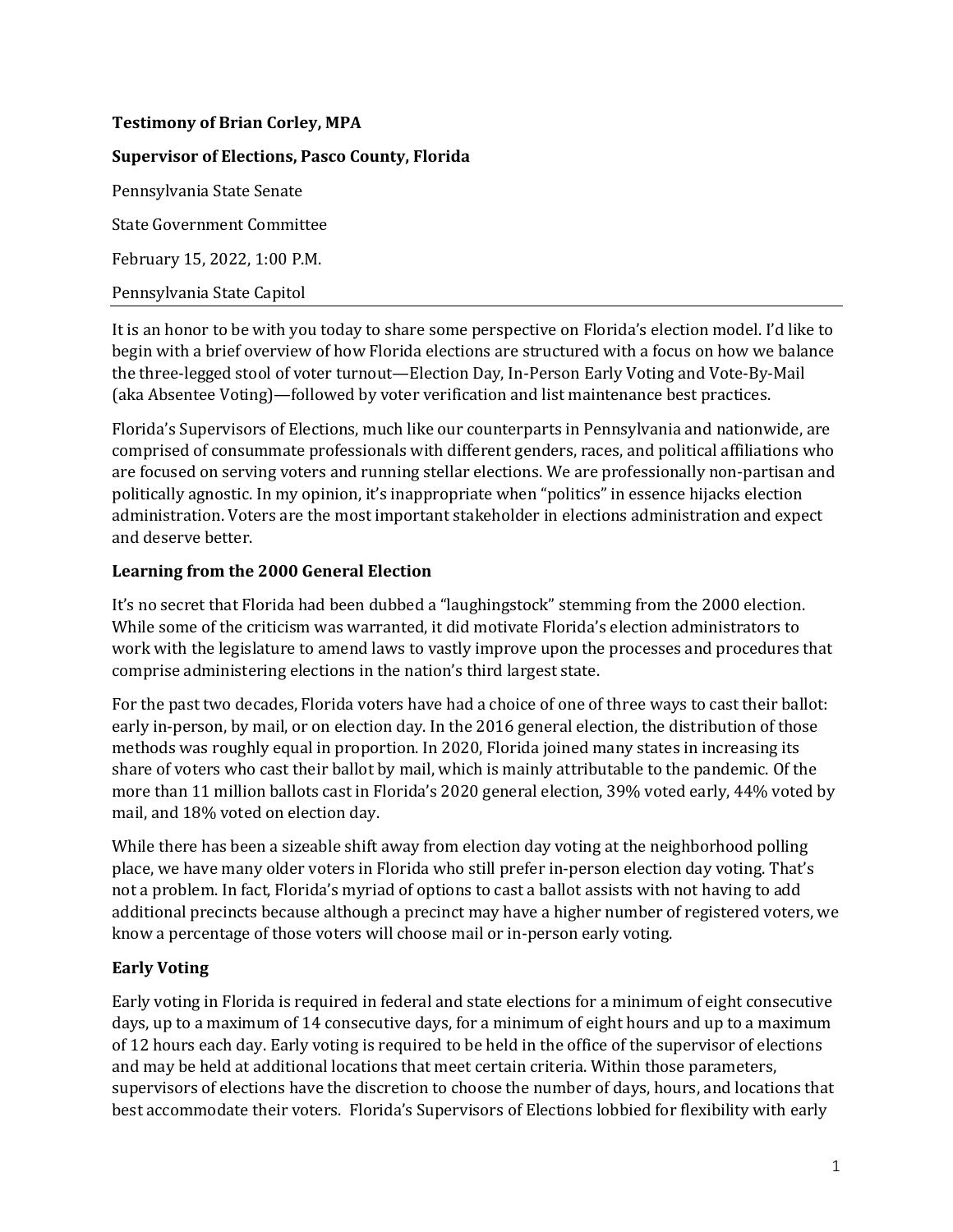voting duration and locations with a "one size doesn't fit all" approach. Early voters can choose any site in their county, and votes are cast on paper ballots that are tabulated by optical scanners at each early voting site. By law, early voting results must be reported no later than 30 minutes after polls close on election day. On election day, voters who have not already cast a ballot may do so between 7 a.m. and 7 p.m. at their assigned polling location. Like early voting, voters mark paper ballots and tabulate them on optical scanners at each precinct.

# **Mail Voting**

No-excuse vote-by-mail has been an option for all voters in Florida since 2001. Under current law, voters can make a single request to vote by mail for all elections through the next general election. For example, a voter could make a request today for all ballots through the 2022 general election. Requests can be made in writing, electronically, or by phone and include their Driver's License state ID card number, or the last four digits of their social security number. The request must be received no later than 10 days before the election. Vote-by-mail ballots are not forwardable; if a voter wants it sent to an alternate address, that request must be made in writing. Many offices offer an ability for voters to track their mail ballots like an Amazon package, providing peace of mind to know when the elections office has received their ballot.

# *Ballot Delivery Methods and UOCAVA Voters*

Ballots for military and overseas (UOCAVA) voters are sent no later than 45 prior to election day, and ballots for all other requesters must be sent between the 40th and 33rd day before the election. UOCAVA voters can receive their balloting materials electronically but must return them by mail or hand delivery. However, overseas voters have the option of returning their ballot by fax no later than 7pm on Election Day or by mail no after than 10 days after Election Day.

Vote-by-mail ballots must be received in the supervisor of elections office no later than 7 p.m. on election day, with the exception of overseas voters whose ballots can be accepted up to 10 days after election day if postmarked or signed by election day. Voters can return their ballot by mail, or by hand delivery to the election office, an early voting site, or an authorized drop box. Drop boxes were utilized statewide for the first time in 2020.

# *Signature Verification*

Each vote-by-mail ballot is verified upon receipt by the supervisor of elections. Signatures on the ballot envelope are compared against the voter signature on file. Missing signatures or mismatched signatures are flagged, and the voter has an opportunity to cure their ballot for up to two days after the election. This cure process was brought to the legislature by election officials and was utilized by voters with great success in the 2020 general election. Each county canvassing board is comprised of a County Judge, a County Commissioner, and the Supervisor of Elections and each receives training in signature verification coordinated by the Florida Secretary of State's office. Beginning 60 days before the primary election until 15 days after the general election, we are required to report vote-by-mail activity to the state each day, and that information is made available only to candidates, political parties, and political committees.

# *Results Reporting*

Once received and verified, vote-by-mail ballots are held until canvassing begins. Under Florida law, vote-by-mail ballots can begin being canvassed as early as the completion of the statutorily